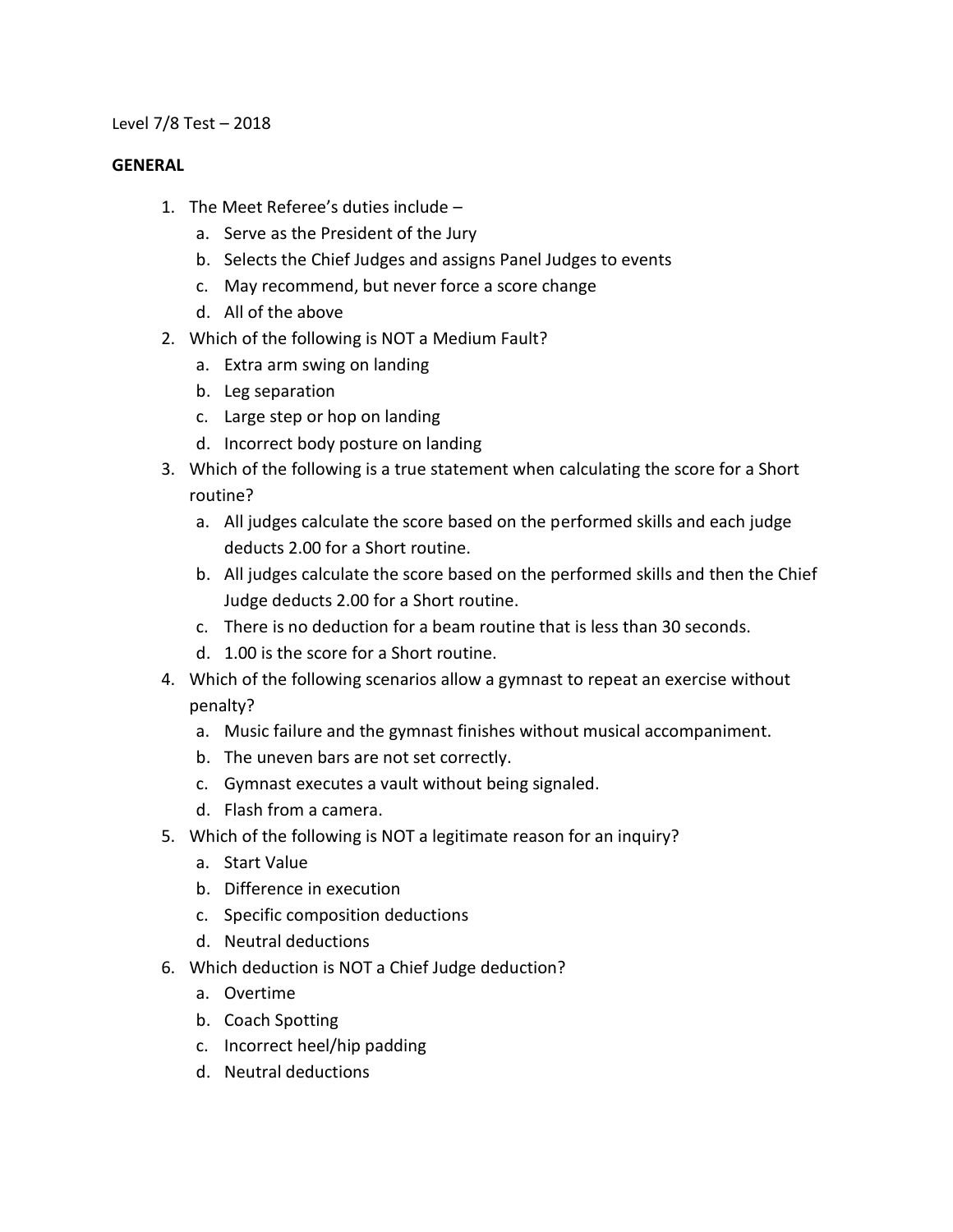- 7. Which statement is INCORRECT?
	- a. The average score determines the allowable range.
	- b. If the judges are unable to compromise, the Chief Judge may change the score.
	- c. Open scoring is required at National Championships.
	- d. Judges must provide their own Start Value flashing units.
- 8. When can a score be changed?
	- a. Inquiry
	- b. If a neutral deduction was inadvertently not applied
	- c. If a data entry error was made
	- d. All of the above
- 9. The Meet Referee is responsible for all of the following EXCEPT
	- a. Calling a conference if an impossible Start Value is awarded.
	- b. Serves as a liaison between the coaches and the judges.
	- c. May observe and/or give opinion during conferences.
	- d. Acts as the final authority in all technical matters involving judges.
- 10. What is the deduction for a missing Special Requirement?
	- a. 0.00
	- b. 0.20
	- c. 0.50
	- d. 1.00

# **VAULT**

- 11. Which statement is CORRECT concerning vault?
	- a. Use of tape or excessive chalk is not permitted on the vault table.
	- b. Head contacting the table during Support Phase is a 2.00 deduction.
	- c. The vault is VOID when the Safety Zone is not used on a round off entry vault.
	- d. All of the above.
- 12. Which statement is INCORRECT?
	- a. There is no deduction for performing a different vault than announced.
	- b. A coach is allowed to speak with a gymnast between vaults.
	- c. A coach is allowed to ask for the score of the first vault.
	- d. If a gymnast is injured after her first vault she can attempt her second vault whenever she is ready.
- 13. Which statement is CORRECT concerning the use of the hand placement mat?
	- a. It may be used for any vault.
	- b. It may be placed on the vault board.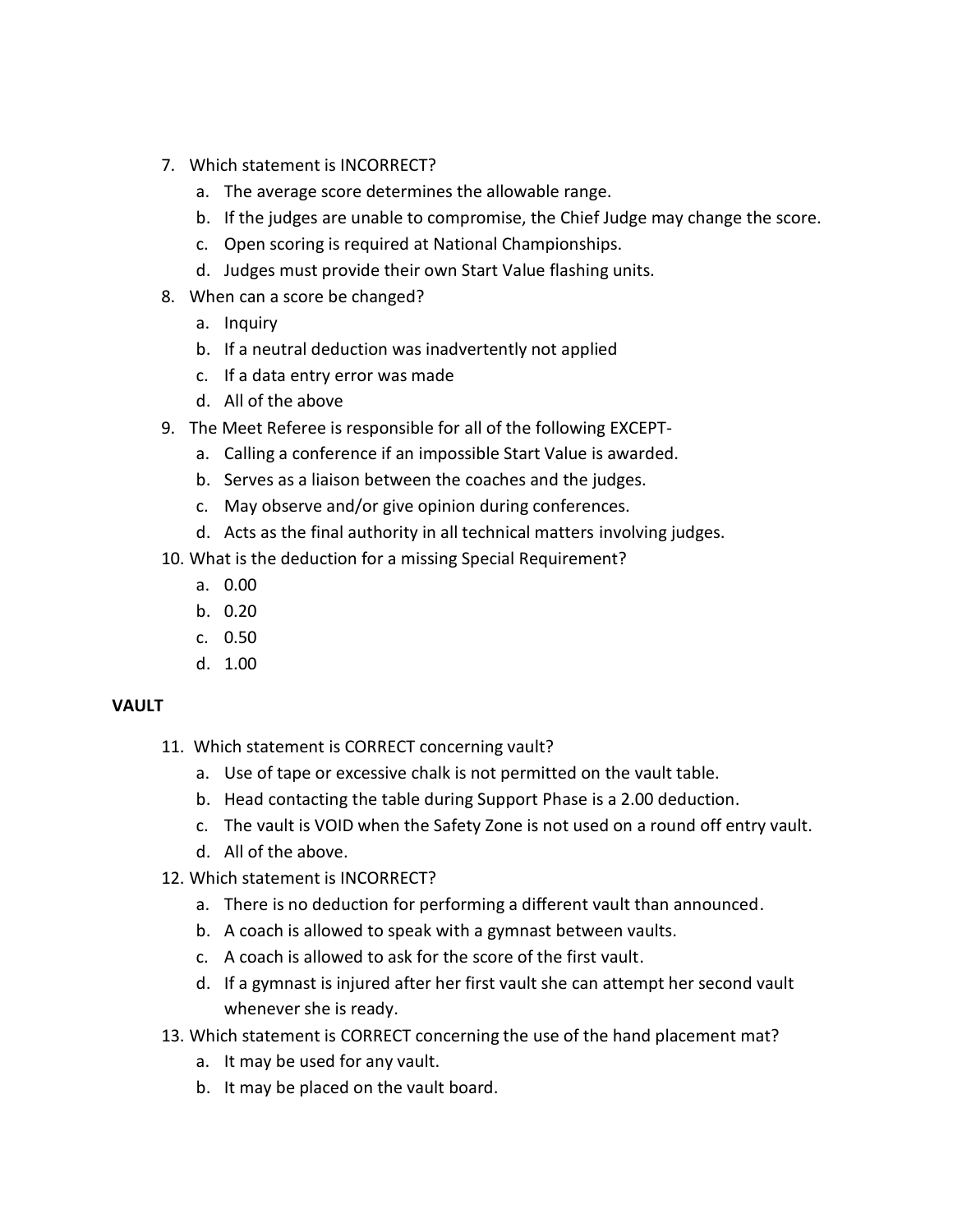- c. It may be replaced with a sting mat.
- d. None of the above.
- 14. The gymnast runs and balks. Then she runs and does a RO entry repulsion off with a fall and receives a 6.30 score. Then she runs and does a vault over the table without touching the table. What is her score for vault?
	- a. 5.80
	- b. 6.30
	- c. VOID
	- d. Gymnast may perform one more vault.
- 15. The gymnast vaults with NO signal from the Chief Judge. One judge sees the vault. Which statement is CORRECT?
	- a. The gymnast receives a score from the judge who saw the vault.
	- b. The gymnast receives NO penalty.
	- c. The Chief Judge applies a 0.5 deduction to the next completed vault.
	- d. The gymnast receives a zero for the vault.
- 16. Which statement is CORRECT concerning coaching deductions during the vault?
	- a. All judges take the 0.5 deduction for a spot upon the landing.
	- b. All judges take the 0.5 deduction for a spot during the vault.
	- c. The Chief Judge deducts 0.5 if the coach stands between the board and the vault table on all vaults.
	- d. The coach may not speak to the gymnast between the vaults.
- 17. Which is NOT an allowable vault at Level 7?
	- a. Front Handspring vault
	- b. Front Handspring entry onto Table arrive on mat stack
	- c. ¼ ½ twist on (Tsukahara Entry) onto Table, arrive on mat stack
	- d. Round off entry (Yurchenko) onto Table, arrive on mat stack
- 18. Which deduction is correct for Level 7 vaulting?
	- a. Angle of Arrival in First Flight Phase ^0.50
	- b. Bent arms in Support  $\sim$ 1.00
	- c. Insufficient Length ^0.10
	- d. Lands and Falls against Table 0.50
- 19. Which vault is UNALLOWABLE for a Level 8 gymnast?
	- a. Handspring
	- b. Handspring Front Tuck
	- c. Tsukahara Tuck
	- d. RO, FF Repulsion with flight to feet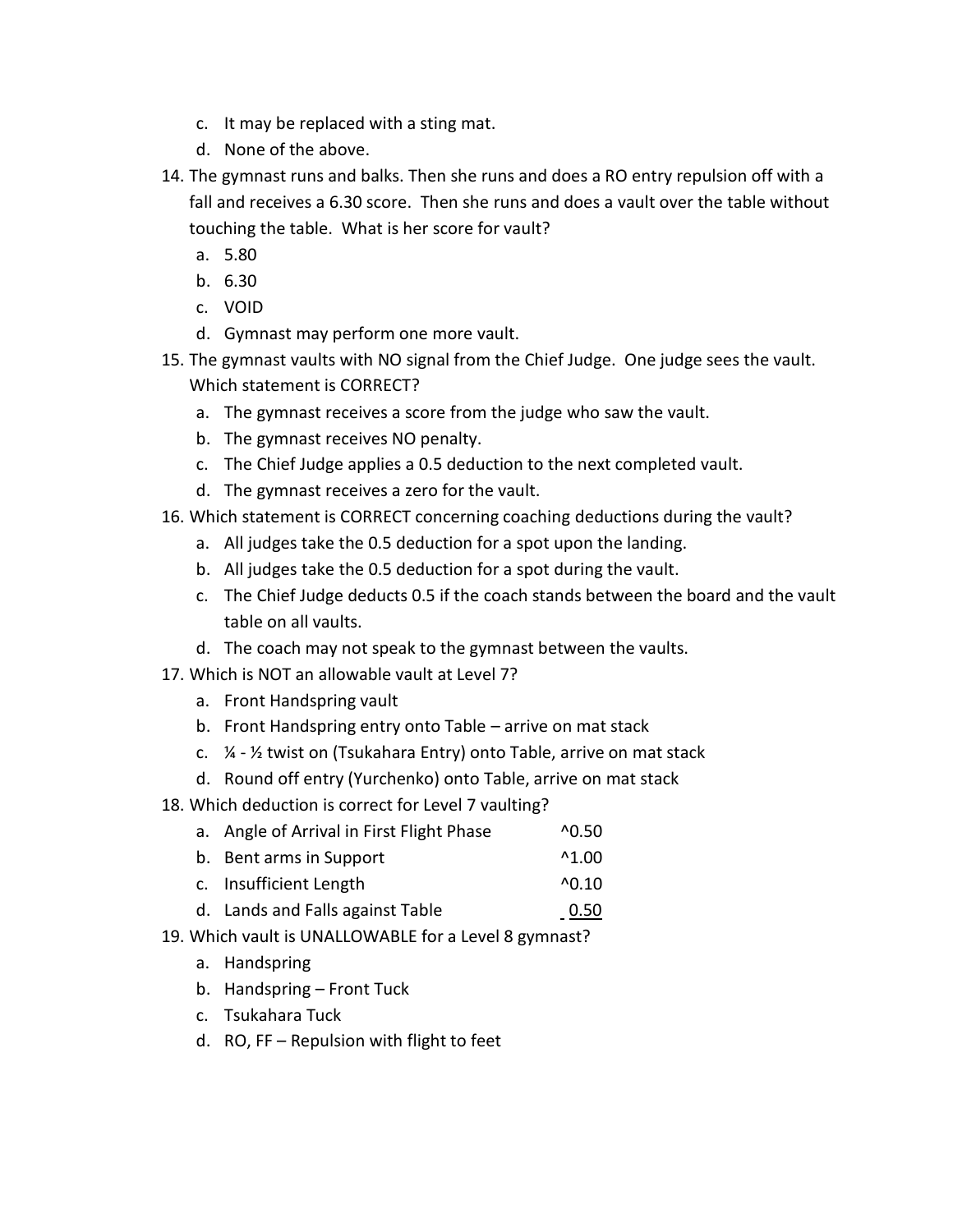- 20. Which deduction is the smallest for Level 8 vault?
	- a. Legs bent in First Flight Phase
	- b. Too long is Support
	- c. Under rotation of salto vaults
	- d. Brush or Hit of body on table

## **UNEVEN BARS**

- 21. Which statement is CORRECT concerning a fall off the bars?
	- a. The coach is NOT allowed to inquire if element received VP credit before the gymnast remounts
	- b. The fall time ends when the gymnast touches the bar.
	- c. The gymnast may take 3 "pump" swings to initiate momentum to resume the exercise without penalty.
	- d. Judging resumes when the gymnast reaches the point in her routine where she fell.
- 22. Which is CORRECT if a coach assists/spots gymnast during any element?
	- a. Each judge deducts 0.5 for a spot.
	- b. Do NOT award VP, SR, or Bonus credit.
	- c. Deduct an additional 0.5 for a fall, if she falls after the spot.
	- d. All of the above.
- 23. Which is a CORRECT statement for a coach inadvertently contacting a gymnast without assisting her?
	- a. The Chief Judge deducts 0.5 for Coach Inadvertently contacting a gymnast.
	- b. Award VP and SR credit.
	- c. Award Bonus credit.
	- d. All of the above.
- 24. Which statement is CORRECT about dismounts from bars?
	- a. All dismounts MUST be performed from designated bar description in Code of Points.
	- b. If a gymnast never initiates a salto action and falls, deduct 0.5 SR and 0.3 No dismount from the Start Value.
	- c. If a gymnast initiates salto action and falls without landing on the bottom of her feet first – do NOT award VP, deduct 0.5 SR and 0.5 for the fall.
	- d. All of the above.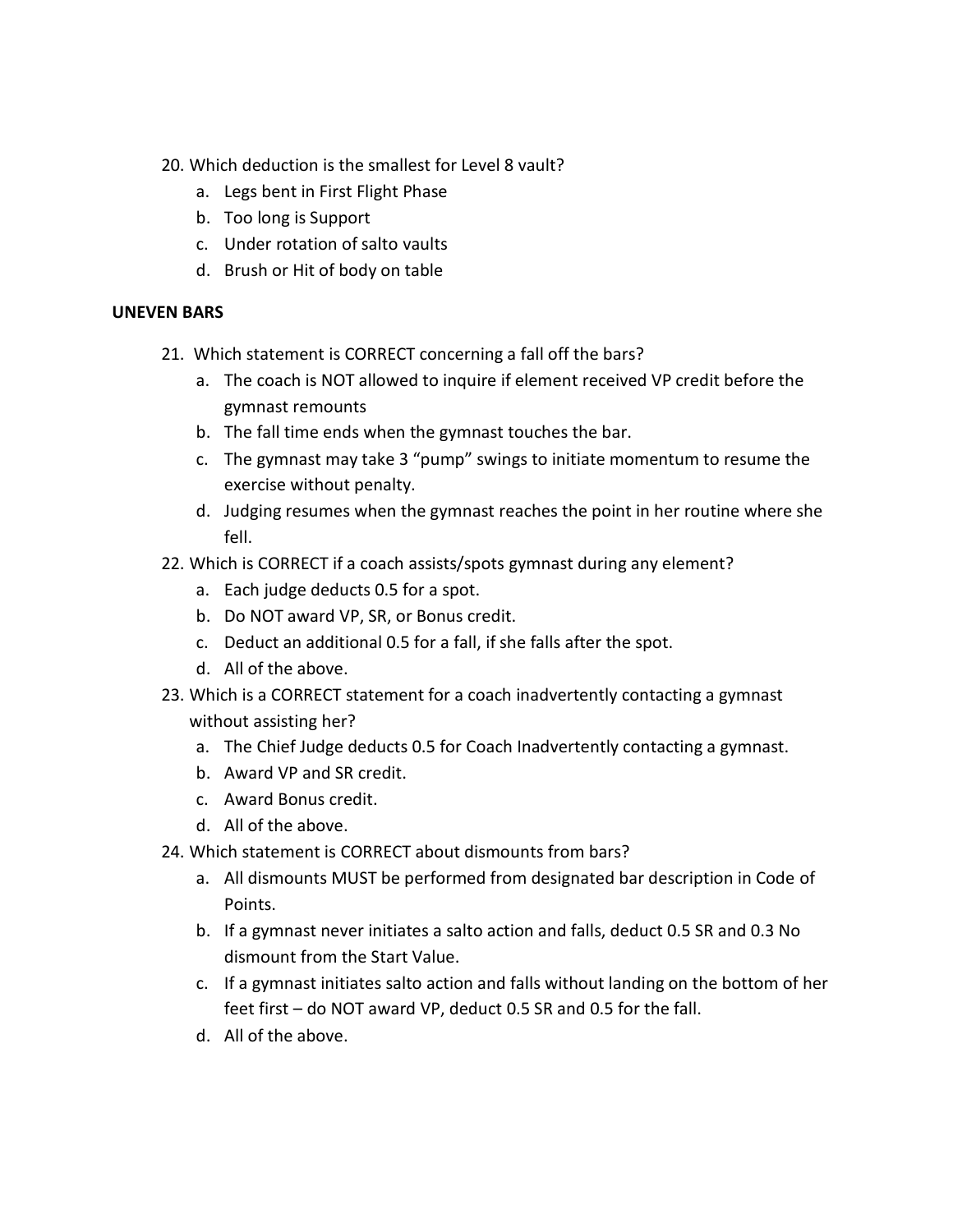- 25. Which statement is INCORRECT concerning angle of completion of the body on casts?
	- a. Shoulder angle line form shoulders thru midpoint of lowest body part.
	- b. No shoulder angle Line from hands thru midpoint of lowest body part.
	- c. Hips are extended legs are not together at the peak of the cast, deduct for leg separation.
	- d. Cast to HS 11° to 21° from vertical award B value part and deduct 0.1.
- 26. Which execution deduction is INCORRECT?
	- a. Landing too close to the bar on dismount 0.10
	- b. Incomplete twist on twisting salto dismounts ^0.30
	- c. Insufficient amplitude on release moves ^0.20
	- d. Touch/Brush on apparatus with foot/feet ^0.1O
- 27. Which is NOT a Special Requirement for Level 7 Uneven Bars?
	- a. One Cast to HS minimum 45°
	- b. Two 360° Clear Circling Elements, same or different
	- c. One element with flight, excluding dismount
	- d. Salto dismount, minimum of A
- 28. Which statement is CORRECT regarding Level 7 Difficulty restrictions?
	- a. Allowable C elements will receive 2 B value parts
	- b. All appropriate execution and amplitude deductions would be applied to all elements performed, whether VP credit is awarded or not.
	- c. Restricted elements receive a 1.00 deduction.
	- d. Selected C elements may be performed. They will be awarded C VP credit.
- 29. Which statement is CORRECT about Level 8 Uneven Bars Special Requirements?
	- a. Minimum of two bar changes
	- b. Two B Clear Circling elements, must be different
	- c. One B element with Flight, excluding dismount OR one B element with LA turn minimum of 180°, excluding mount or dismount
	- d. Minimum of A dismount
- 30. Which element is NOT a restricted C element?
	- a. Sole circle Backward to HS with ½ turn
	- b. HS on HB, underswing with ½ turn over LB to hang
	- c. Counterswing, Straddle back over LB to HS
	- d. Double Back Tucked Salto Dismount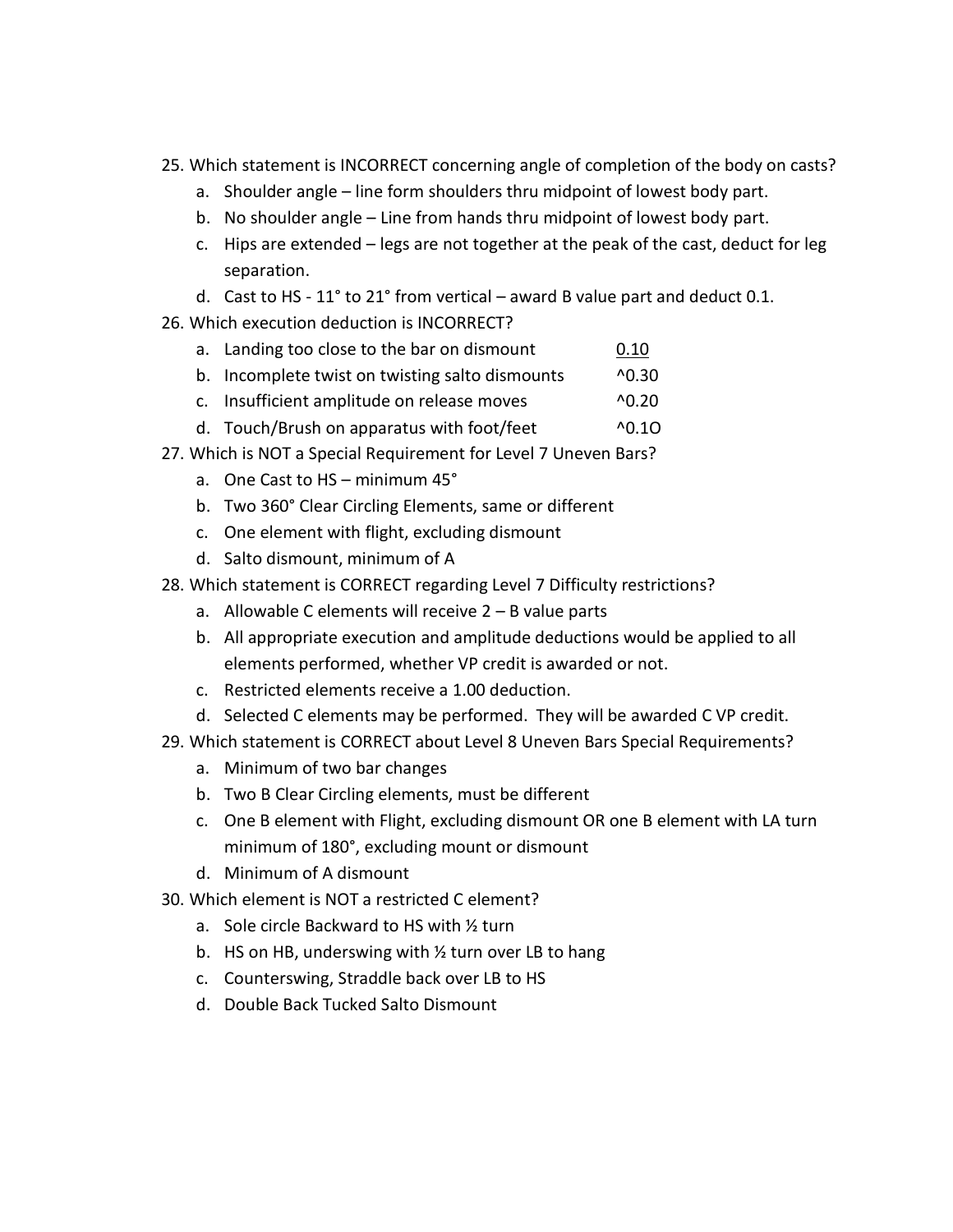#### **BEAM**

- 31. Which statement is INCORRECT concerning mounting and the mats?
	- a. A gymnast may NOT stand on an additional Up to 8" skill cushion placed on competition landing mats. (Without a board)
	- b. A Board/Mount Trainer/Folder Panel Mat may be used to mount the beam.
	- c. No plywood is permitted underneath the board.
	- d. The Chief Judge is responsible for a 0.3 deduction from the average score if the springboard is placed on an unauthorized surface.
- 32. Which statement is INCORRECT concerning a Short Exercise? (< 30 seconds)
	- a. Deduct for any missing VP and SR.
	- b. Deduct 0.3 from SV for no dismount, if applicable.
	- c. All Short Exercises receive a score of 1.00.
	- d. A 2.00 deduction is taken by the Chief Judge from the average score.
- 33. Which statement is CORRECT when a coach assists/spots on the landing of the dismount?
	- a. The Chief Judge deducts 0.5 off the average score for the fall.
	- b. Deduct an additional 0.5 if a fall occurs. (Each judge)
	- c. Do not award VP or SR.
	- d. Bonus is awarded if applicable.
- 34. What is the deduction for a turn missing 90°? (Heel Drop)
	- a. No deduction award VP attempted
	- b.  $0.05 0.1$  deduction award VP attempted
	- c.  $0.15 0.2$  deduction award VP attempted
	- d. No deduction award lower VP
- 35. Which statement is INCORRECT for the Jump, press, or swing to HS mount?
	- a. Body must be vertical, hips over shoulder in balanced position.
	- b. Any leg position is allowed. (Together, split, straddled/stag)
	- c. A two second hold is required.
	- d. If a fall occurs after vertical is achieved, VP is awarded.
- 36. Which statement is CORRECT concerning timing on Beam?
	- a. The routine time begins when the gymnast touches the beam.
	- b. The gymnast must remount within 45 seconds after a fall.
	- c. The routine is done when "Over Time" is called. (Nothing else is evaluated.)
	- d. The Chief Judge deducts 0.10 from the average score for routines that are overtime.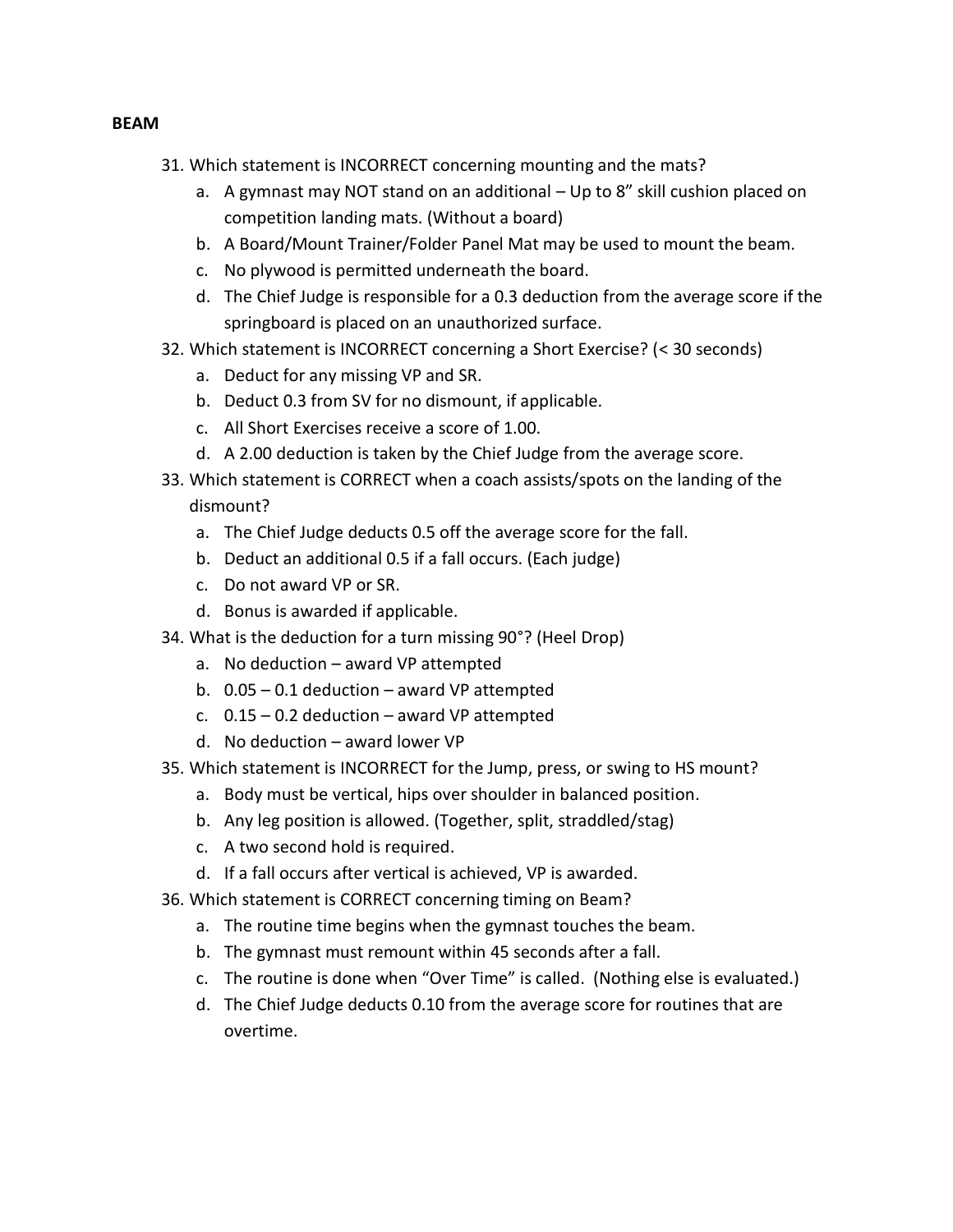- 37. Which statement is INCORRECT concerning Level 7 Special Requirements?
	- a. The acro flight element may be isolated or in a series.
	- b. Deduct 1.00 if the acro series and the acro flight element are missing.
	- c. Minimum of 360° turn on one foot
	- d. Aerial/salto dismount, minimum of A
- 38. Which statement is CORRECT regarding the use of a Handstand in a acro series?
	- a. First/Second element may use HS legs MUST be straight in vertical.
	- b. Handstands without turns MUST be held for 2 seconds.
	- c. Turning HS requires a 2 second hold.
	- d. HS Forward Roll + Forward Roll will NOT fulfill Acro Series requirement.
- 39. Which example would require NO deduction for a Level 8 in the Choice of Acro Elements Not Up to the Competitive Levels?
	- a. BWO+BHS, FWO, Front Handspring
	- b. BHS + BHS , Forward Roll, Back extension Roll
	- c. BWO+BWO, HS Forward Roll, BHS
	- d. HS+BHS, BWO, FWO
- 40. What would be the deduction in Choice of Beam Dance Elements Not Up to the Competitive Level if a Level 8 routine contained – Split Leap, Split Jump, Tuck Jump
	- a. 0.00
	- b. 0.05
	- c. 0.10
	- d. 0.20

## **Floor Exercise**

- 41. Which statement is CORRECT with regards to the musical accompaniment?
	- a. Music must be recorded with orchestra, piano, or other instruments.
	- b. A deduction of 1.00 is taken by the Chief Judge for music with whistles/animal sounds.
	- c. If the music stops during the gymnast's routine and she continues without music, she may NOT repeat the exercise.
	- d. Missing synchronization of movement with musical beat throughout the exercise is ^0.50.
- 42. If a teammate touches/pushes a gymnast to stop her momentum while they are running/falling out of bounds – which statement is CORRECT?
	- a. The Chief Judge deducts 0.5 for assisting the gymnast.
	- b. If the gymnast falls after assistance, do NOT deduct for both assistance and fall.
	- c. Bonus may still be awarded, if applicable.
	- d. The Chief Judge deducts 0.1 for each step the gymnast takes out of bounds.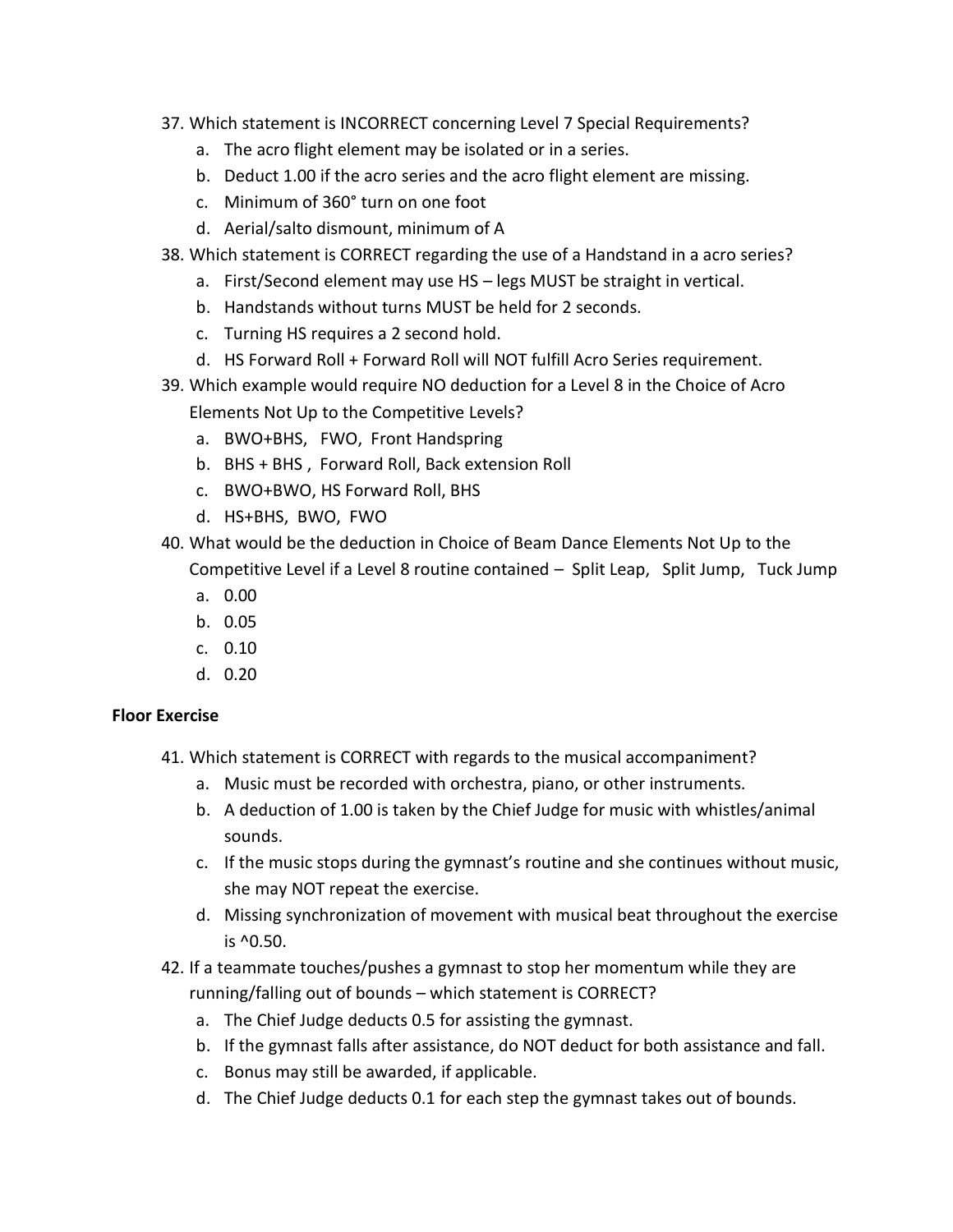- 43. Which statement is INCORRECT regarding the SR of a Dance Passage?
	- a. A minimum of 2 different Group 1 Elements with one leap requiring a 180° cross/side leap.
	- b. Acro elements in the middle of the Dance Passage are OK.
	- c. The Dance Passage may be directly or indirectly connected.
	- d. Indirect connections allow for running steps/small leaps/hops/chasses/assembles/turns on 1 or 2 feet between dance elements.
- 44. Concentration Pauses of 2 seconds or more prior to difficult elements or acrobatic series will result in a deduction of –
	- a. 0.00
	- b. 0.05
	- c. 0.10
	- d. 0.20
- 45. Which error would receive the largest deduction?
	- a. Coach steps onto floor exercise mat, does NOT spot gymnast.
	- b. Coach steps onto floor exercise mat, SPOTS gymnast.
	- c. Gymnast steps Out of Bounds.
	- d. Gymnast forgets to salute judges at the end of exercise.
- 46. Which execution deduction is CORRECT?
	- a. Arm swings on landing to maintain balance **120 a.m.** 10.10
	- b. Bent Legs on any one element  $\sim$  0.30
	- c. Failure to maintain stretched body position (pike down) ^0.30
	- d. Leg separations  $\sim$  0.10
- 47. Which is NOT a Special Requirement for Level 7 Floor Exercise?
	- a. Dance Passage minimum 2 different Group 1 elements
	- b. Two or more directly connected Forward Acro Flight Elements
	- c. One 180° leap, isolated or in series
	- d. Turn minimum 360° turn on one foot
- 48. Which series will fulfill the Level 7 Special Requirement of One Acro Series with a minimum of 3 directly connected flight elements, with One Backward Salto Stretched to 2 feet?
	- a. FWO + RO + Back Salto Stretched to 2 Feet
	- b. RO + FF + Back Salto Stretched 1/1 Twist
	- c. RO + FF + Back Salto Stretched with Step Out
	- d. RO + FF + Back Salto Stretched to two feet.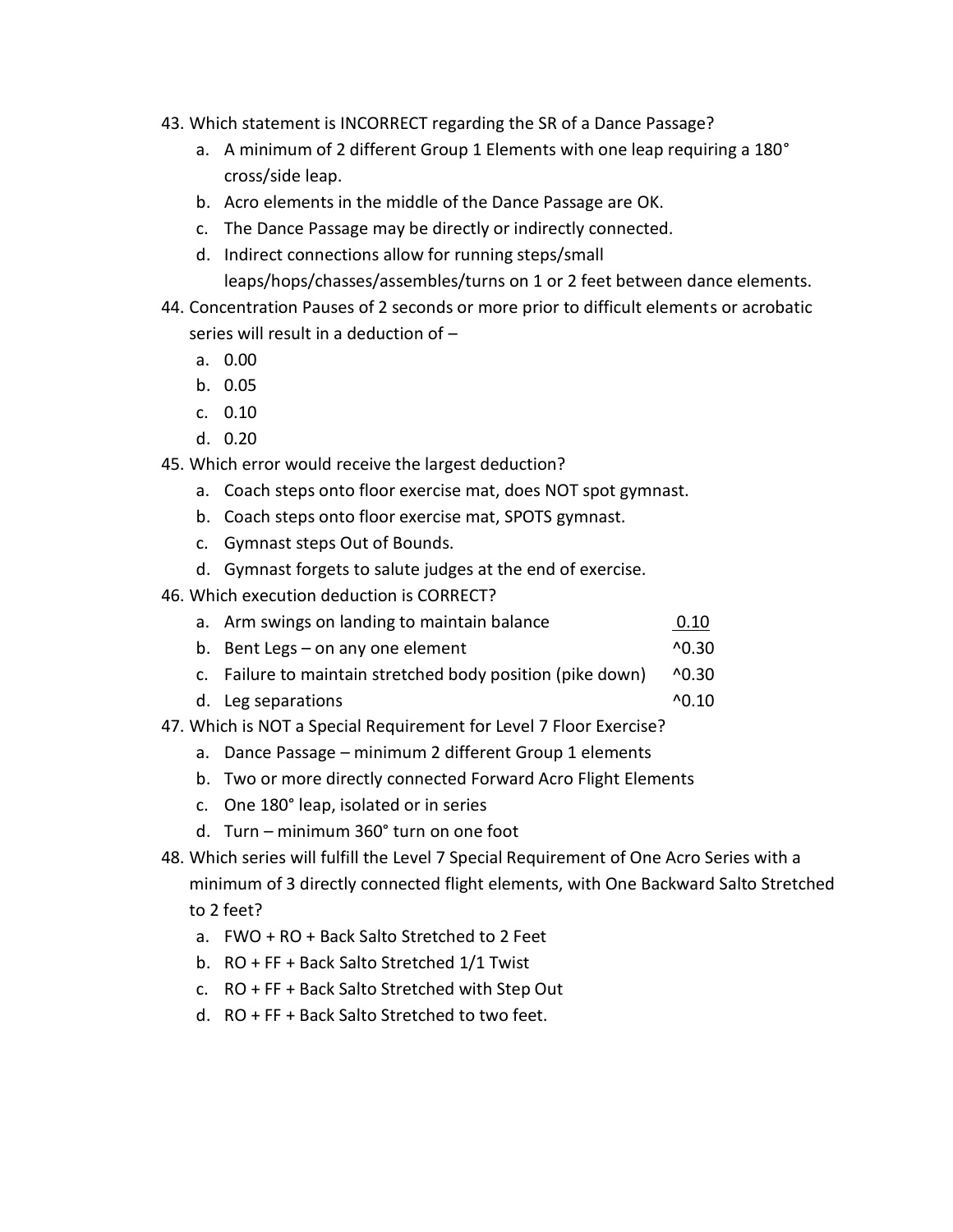- 49. Which statement is CORRECT with regards to the Choice of Floor Dance Elements Not Up to the Competitive Level for a Level 8 gymnast?
	- a. A minimum of two A elements will receive no deduction.
	- b. One A and 1 B dance skills will receive a 0.2 deduction.
	- c. One B can replace 2 A's on the chart.
	- d. A full turn can count as a dance element on the Choice of Dance Element Chart.
- 50. Which acro series would receive a 0.1 deduction in the Value of Salto performed as

Last acro series for a Level 8 gymnast?

- a. RO-FF-FF-Back Salto Stretched with ½ twist
- b. Front Handspring-Front Salto Layout
- c. RO-FF-Back Tuck Salto
- d. RO-Whip salto- Back Tuck Salto
- 1. D
- 2. A
- 3. B
- 4. A
- 5. B 6. B
- 7. B
- 8. D
- 9. A
- 10. C 11. D
- 12. D
- 13. D
- 14. B
- 15. C 16. A
- 17. A
- 18. D
- 19. B
- 20. C
- 21. A
- 22. D
- 23. B 24. D
- 25. D
- 26. B
- 27. C
- 28. B
- 29. C
- 30. A
- 31. A 32. C
- 33. B